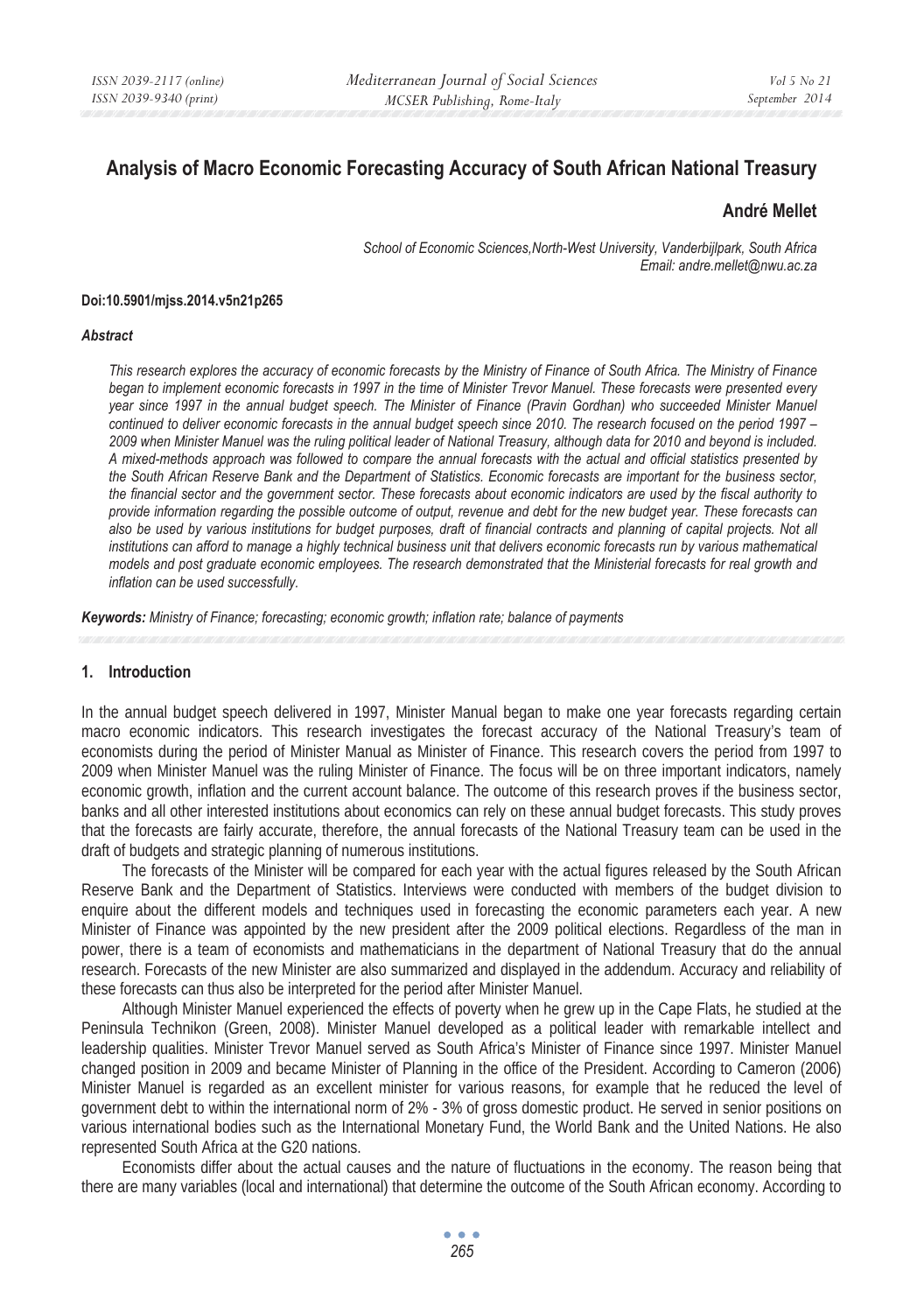| ISSN 2039-2117 (online) | Mediterranean Journal of Social Sciences | Vol 5 No 21    |
|-------------------------|------------------------------------------|----------------|
| ISSN 2039-9340 (print)  | MCSER Publishing, Rome-Italy             | September 2014 |
|                         |                                          |                |

Dornbusch and Fisher (1987) the process of forecasting is very complex but it is necessary for government and all businesses. National Treasury as government authority that employs fiscal policy needs to predict economic indicators to provide information to compute the possible outcome of output and revenue. If a company is a big lender or a big borrower, it is important to know what should happen to the inflation rate because as the inflation rate changes, so will interest rates which are directly correlated. According to Wright & Goodwin (1986) economic predictions are also very difficult in comparison to explain events that occurred in the past which are facts and undisputable. The latter is easy, because there is normally a cause, passage and a result.

There are various examples to consider when economies world wide did not move in the traditional cycles of upswings and down-swings. An unexpected change in the exogenous oil price increase in the early 1970s is a prime example (Burda & Wyplosz, 2009). The American automobile firms were not able in the early 1970s to foresee the changes in consumer attitudes towards smaller and more oil efficient cars. This mistake gave opportunity to West European and Japanese automobile firms to move into this niche. Another example was the Asian Tiger's crisis of 1997/8 when East Asian countries developed cash flow problems which caused interest rates to increase in all emerging markets to protect their balance of payments. A last example is the recent USA banking crisis of 2007 which caused the world to turn into a recession with millions of job losses (Burda & Wyplosz, 2009).

According to the above examples all businesses must be enlightened of what is expected in the field of economics for the following year(s). Forecasting is a science and an art and most businesses do not possess the infrastructure and money to do their own forecasting. This study should be handy for all South African corporate entities, banks and small businesses to use the National Treasury team's annual forecast as a source to complete budget processes.

This research will, firstly, define economic terminology to clarify what the budget process and various indicators are all about. Secondly, the process of forecasting are discussed to explain the complexity to read the future. Thirdly, the three indicators will be analyzed for the period when Minister Manuel was in power to draw conclusions if the forecasts are in fact useful in management processes in South Africa. Lastly, a brief discussion of the three indicators for each year gives a background of the ruling economic environment to explain why the indicators some years increased and some years decreased.

## **2. Economic Terminology**

The forecasts for each year were obtained from the budget review of the specific year as tabled by the Minister in parliament in February each year. The data used to compare these different forecasts to determine the Minister's accuracy, was obtained from the Quarterly Bulletins of the South African Reserve Bank (SARB). According to Mohr (2000) preliminary estimates are released as soon as possible, but these data are subject on a continuous basis to revisions as new and better information become available as well as the data methods and techniques that improve. The most recent available data were used for each year following the prediction for comparison purposes. The comparison will be followed by a short discussion of relevant occurrences that took place during a specific year which might have had an impact on any of these three indicators.

# *2.1 Growth*

Before the different methods of forecasting are addressed, the terminology of certain economic notions is explained, for example economic growth. This is probably the most important economic goal. Economic growth measures the sustained increase in production of goods and services in a specific period relative to a previous period (Fourie & Burger, 2010). The gross domestic product (GDP) is used to do the percentual calculation and there are four important elements to consider (Mohr, 2008). The first element is value, namely which products, how many products and at what price. The second element is final, namely only products that are used in the final instance by consumers and not intermediate products which are used in the production of products. This is important to avoid double counting. The third element is about the geographic area that is covered and the last element is about the period. The GDP is calculated on a quarterly basis and when the fourth quarter's figures are added, the annual GDP is then available.

As this calculation is done on a quarterly basis, this increase or decrease can be compared to the change in the population of a country to see if there are in fact an increase or decrease in living standards and any creation of job opportunities or not. To do these comparisons the prices of a specific period are used to determine the value. However, these values are inflated. The GDP at current or nominal prices includes inflation. The GDP at constant or real prices are used in this research which excludes inflation (Janse van Rensburg et al., 2011). The real GDP of a country is also a useful tool in any comparisons with other countries. If any comparison between economic aggregates is done, for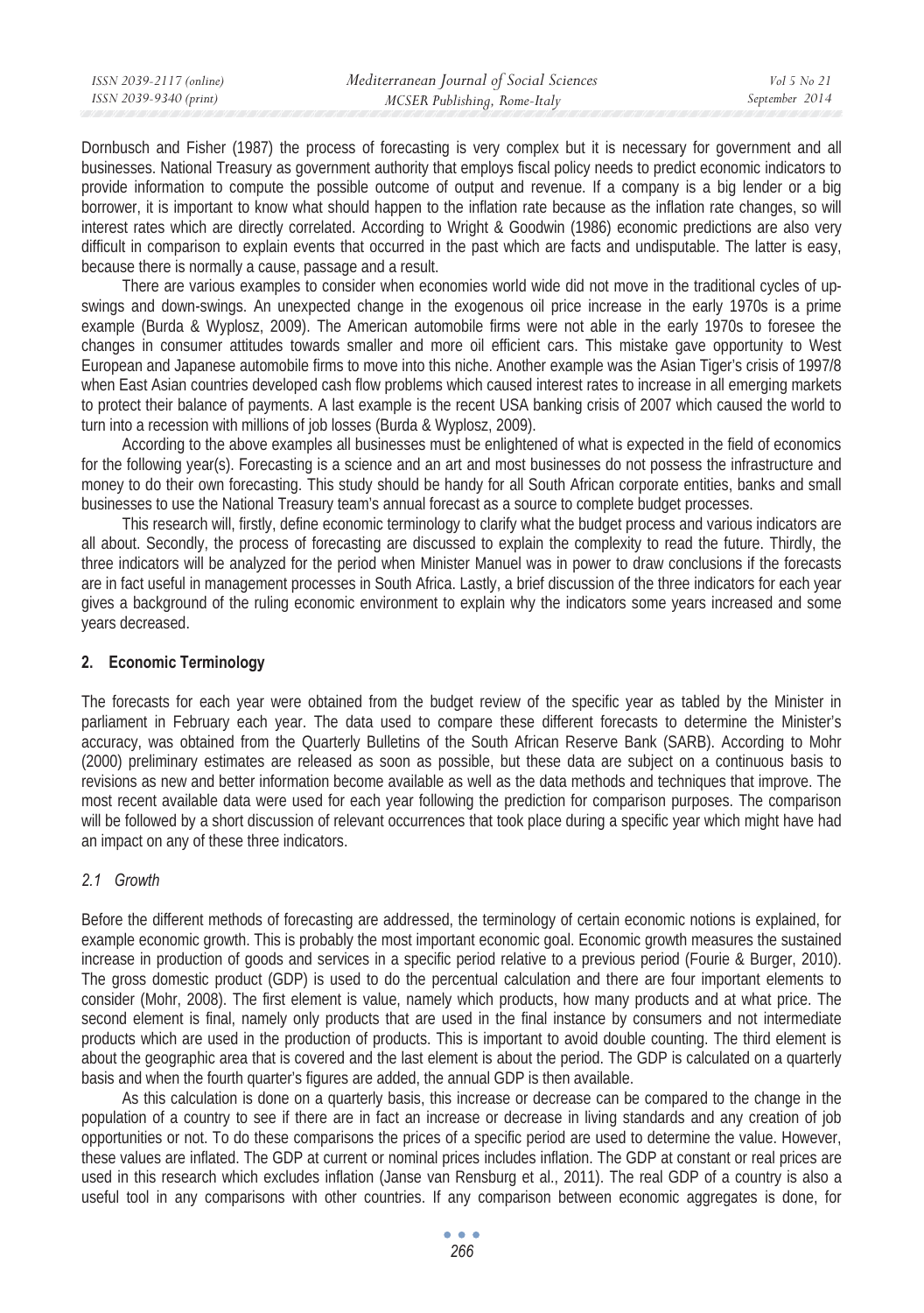example the Rand value of the South African government debt to the Dollar value of the USA government debt, the specific figures can be expressed as a percentage to the real GDP of the country and then an effective comparison can be done.

## *2.2 Inflation*

Inflation is about the price stability in a country. This price stability is also an important goal of any government because it affects the cost of living and living standards of its inhabitants. According to Mohr (2008) the inflation of a country is a continuous and considerable increase in prices in the general price level of goods and services. To calculate the inflation rate, an index must be used (Fourie & Burger, 2010). The consumer price index (CPI) measures for example a representative basket of consumer goods and services. There are various other indices, for example the production index which measures the production cost at factories or imported goods.

The South African Reserve Bank used the CPIX index in their monetary policy and inflation targeting. This index is the CPI excluding interest rates on mortgage bonds. In this research the CPIX is used since its inception until 2008. SARB in collaboration with the Department of Statistics developed a new and updated CPI and began to use this index since the beginning of 2009. Since the beginning of 2009 the CPIX is not calculated any more and the new CPI is used in this research.

## *2.3 Current Account*

According to Dornbusch et al. (2004) the current account of the balance of payments of a country is the record of all trade in goods and services, as well as transfer and income payments amongst countries. The current account shows the inflow and outflow of Rand resulting from trade amongst South Africa and other countries as well as transfers and income flows for example remuneration of workers that work in other countries and dividend payments on investments. These movements of capital across borders influence the foreign reserves of South Africa which is important to repay foreign debt and to finance imports (Fourie & Burger, 2010).

The stability of the current account is very important for any country and has a major impact on the exchange rate of the Rand relative to the USA \$ or the Euro. If the current account is negative like in South Africa since 2003, it means that the government and corporate institutions must attract foreign investments or loans (SARB, 2009). These foreign investments are recorded in the financial account of the balance of payments. A stable current account is necessary in South Africa to avoid a depreciation of the currency. If not, South Africa needs new foreign investments every year to avoid depreciation. Other determinants of exchange rates are price level differences between countries, interest rate differentials, changes in consumer preferences for products of foreign countries, changes in capital flows and speculation (Janse van Rensburg et al., 2011). If a volatile or depreciating scenario exists, it makes the financial management of importers and exporters very difficult which can increase the prices of goods and ultimately inflation if the trend of the exchange rate is forecasted incorrect.

# *2.4 Fiscal policy*

According to Smit et al. (1997) the Minister of Finance is the political and policy head of the fiscus. Government intervention in the economy focuses on one overall objective, namely to create the maximum economic welfare for all its inhabitants. The fiscal policy objective and measures are included in the annual budget presented to Parliament in February each year by the Minister of Finance. The highest legislative authority in the South Africa, namely parliament, accepts responsibility for the fiscal policy administered by the National Treasury Department.

Fiscal policy consists of three elements, namely government expenditure, taxes and loans (Fourie & Burger, 2010). The main instrument is the budget which is the vehicle to change any of these elements to ultimately change the spending behavior of the country's inhabitants and thus welfare. The budget, as read by the Minister of Finance every year in February, is therefore a very powerful economic and political instrument in the hands of the ruling political party. If the cabinet decided to expand the economy and to create more job opportunities, an expansionist budget is prepared to increase the spending and income of all the inhabitants (Janse van Rensburg et al., 2011). An expansionist fiscal policy influences interest rates and the money supply of South Africa (Black et al., 1997). If cabinet decided to control the spending and demand inflation in the country, a contractionary budget is prepared to reduce the spending of all the inhabitants and therefore also the real growth rate.

The budget speech of the Minister of Finance is one of the most important speeches in Parliament every year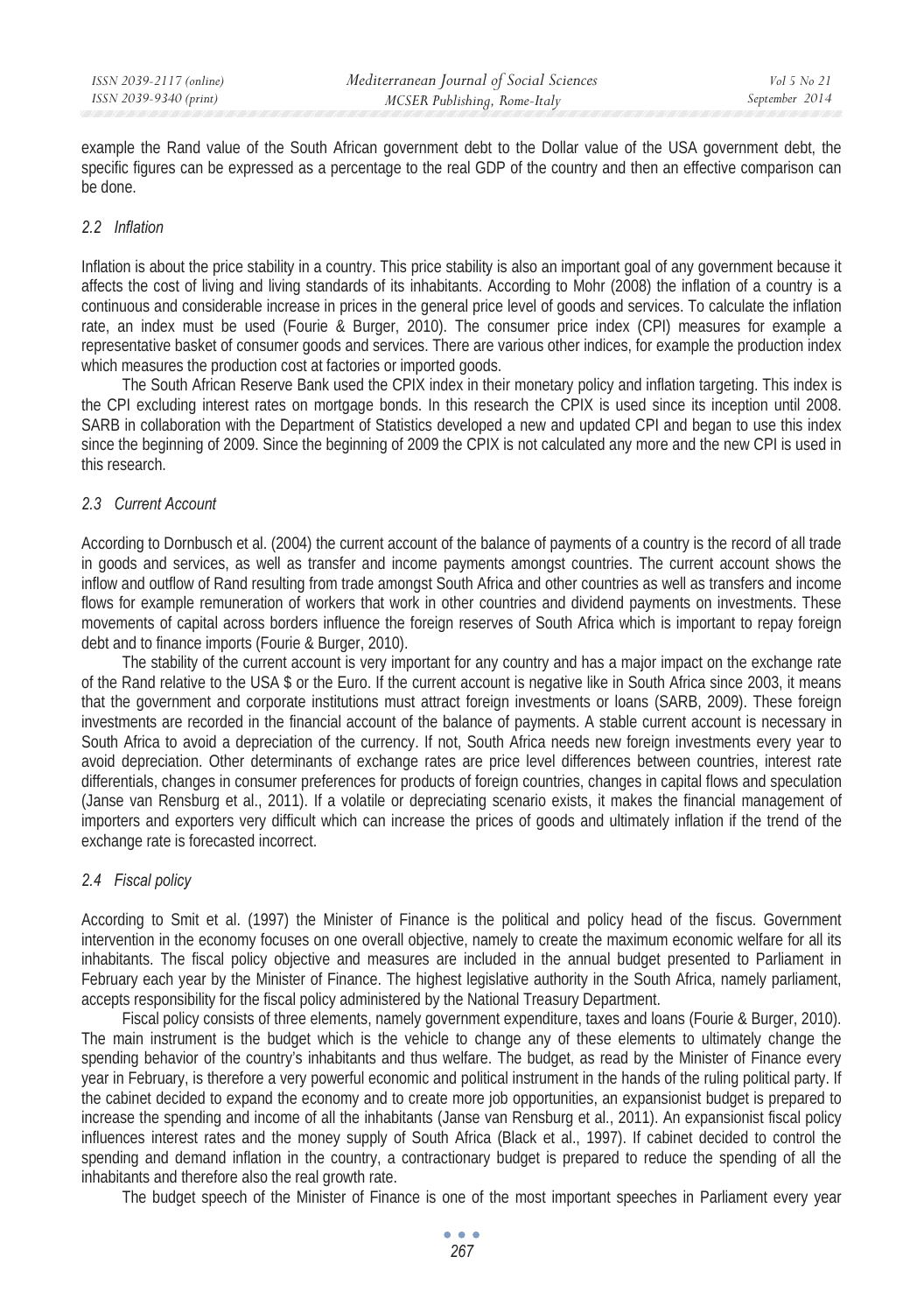| ISSN 2039-2117 (online) | Mediterranean Journal of Social Sciences | Vol 5 No 21    |
|-------------------------|------------------------------------------|----------------|
| ISSN 2039-9340 (print)  | MCSER Publishing, Rome-Italy             | September 2014 |
|                         |                                          |                |

because it influences future economic growth (Black *et al*.*,* 1997). This speech creates market responses because it influences investment expenditure and the spending behavior of all the inhabitants of South Africa for the next twelve months. This speech is debated in the country in all possible means, for example the press, the radio, television and the social network. It is therefore important for industry and all stake holders to listen to the Minister of Finance every February to manage their businesses and change their budgets for the period to come regarding fiscal policy changes as announced. The Minister's forecasts regarding economic indicators are thus a useful tool to incorporate in financial planning and budgets. Before the forecasts of National Treasury are evaluated, forecasting will be analyzed to get an understanding of this complex economic process to read the future.

## **3. Forecasting**

## *3.1 What is forecasting?*

A forecast is any statement about the future. Statements may be well founded with a sound basis, it may be accurate or inaccurate and may be model based or informal (Clements, 2002). Economic forecasting is defined by Carnot (2005) as a set of hypothetical statements about future macroeconomic developments. It is a structured way to look into the future by means of the interpretation of available data at a point in time. Economic expertise and knowledge of several techniques is required to make well founded forecasts. Historical trends and the forecaster's judgment also play an important role.

Economic relationships and economic models also play a role. A forecaster cannot make any forecast regarding economic events if positive and negative relations as well as principles of macroeconomics are not understood. It is also important to measure the probable impact of the appropriate indicators in order to make the forecast meaningful (Butler, 1974).

Many critics against scientific forecasting are from the opinion that forecasting is an art and not a science. The art of forecasting will always depend on the practitioner's intuition and good judgment. Butler (1974) agrees with this statement but also adds that no good art is without structure. Any good forecaster has to have good knowledge of the technical aspects of forecasting and should also have experience in the specific field of forecasting. Many tools, techniques and computer models are available to be used by a forecaster. In economic forecasting, no matter what variables are being forecasted, a well-founded forecast normally depends on some underlying econometric model. Therefore, economic forecasting includes the application of macroeconomic theory, the use of an econometric model and an element of art or intuition. It is thus not an exact science.

# *3.2 Is there a need for forecasting?*

According to Clements (2002) anything can be forecasted, since it is merely a statement about the future. However, not all forecasts are useful. Carnot (2005) lists the main variables that economists use in their modelling and forecasting of the future. This include output of a country, the inflation rate, unemployment, interest rates, exchange rates, international trade flows, fiscal balances and public debt. Minister Manual did selective forecasts every year in his budget speech and three common indicators were used in this research.

The scientific objective of the first forecasting models, which materialized in the 1930s and 1940s was to test the empirical relevance of economic theories using statistical data that became available from the national accounts systems all over the world. In later years forecasts served more needs than only testing theories. Forecasts today are indispensable to reach practical objectives in management as well as budgeting processes of companies.

The only factor that all forecasts have in common according to critics is that all forecasts are wrong. According to Lanchester and Lomas (1985) perfection is unattainable. The criticism against forecasting errors depends on how big the deviation eventually is. If forecasts are scientifically done, it assists all users who do not have the skills, time or capital to do it themselves. According to Carnot (2005) forecasts need to be done to assist management of businesses to make educated decisions in their budget processes. Forecasting assists governments in their application of policies, for example when must they apply brakes to reduce economic activity or when must they apply petrol to increase consumer and corporate spending. The forecasts of Minister Manuel are useful for the business sector but are also used in application of policies, for example fiscal policy.

## *3.3 The time horizon and process of forecasting*

The time horizon refers to the period of time into the future for which forecasts are required (Levenbach & Clearly, 1984).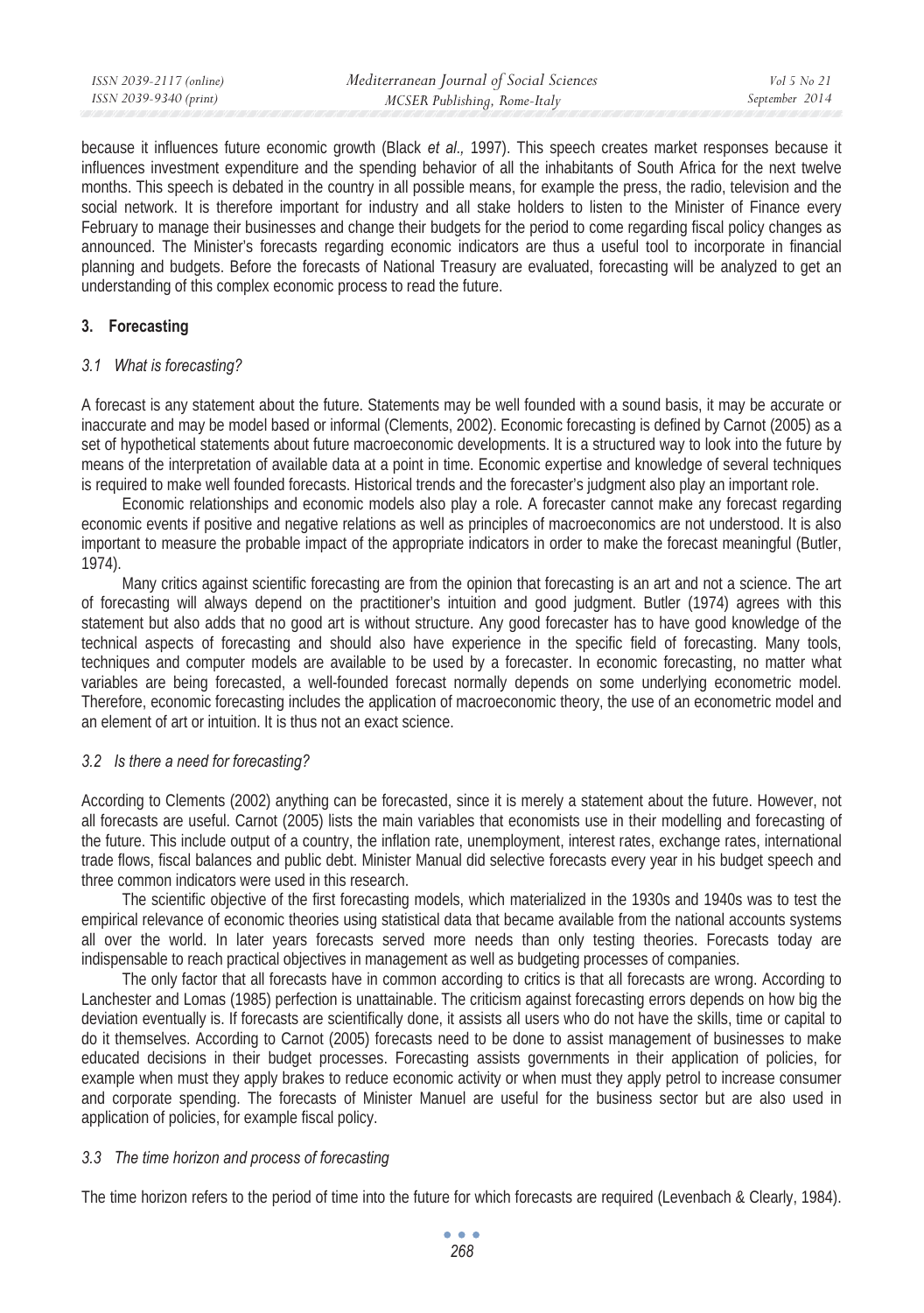| ISSN 2039-2117 (online) | Mediterranean Journal of Social Sciences | Vol 5 No 21    |
|-------------------------|------------------------------------------|----------------|
| ISSN 2039-9340 (print)  | MCSER Publishing, Rome-Italy             | September 2014 |

Four periods can be distinguished, namely the immediate term (current to two quarters ahead) and the short term (six months to two years). The next period is the medium term (two to five years) and lastly the long term (longer than five years).

The forecasting process consists of several steps. If a forecast is done, it begins with a decision making process, namely that the objectives and applications of the forecast are clearly specified. After the objectives and variables are specified, the time dimension must be agreed on. The next step is to gather the data (quantity and quality) from internal and external sources.

The next two steps involve the selection and evaluation of the forecast technique(s). According to Wilson & Keating (1994) several criteria effect this decision, namely the availability of the data, the forecast horizon, the quantitative background of the forecaster and the urgency of the forecast. If the most appropriate forecasting method is selected, the forecast is done and presented. The last step is to track the results as the actual data becomes available. The purpose of this research is to track the results of three economic indicators forecasted by Minister Manual in his annual budget speeches.

#### *3.4 Choosing the most appropriate forecasting method*

### *3.4.1 Judgmental forecasting*

The most common of all forecasting methods is judgmental forecasting. Judgmental methods vary extensively from one another. This method can range from pure guess work to fairly systematic approaches that make use of the same underlying theoretical framework of macroeconomics that is used in the scientific approaches (Butler, 1974). If a forecast is derived from a judgmental approach it can rarely be replicated by another forecaster because of individual preferences and bias. The importance of a unique forecasting strategy can be emphasized because of personal judgmental inputs and experience. It can therefore not be used by a large number of users and copied in any way by other forecasters as their forecast.

Judgmental approaches have been very successful in economic forecasting. Social scientists are concerned with facets of human behaviour which is difficult to describe with precision. The rule of thumb tactic is seldom used in forecasting in any kind of social science (Young, 1968). Therefore, any static set of mathematical relations with precise parameter values determined from historical data has an inherent disadvantage in forecasting future events. Judgmental forecasting allows the forecaster to adjust to changing circumstances (Butler, 1974).

Judgment is also emphasized by (Butler, 1974) to be dependant of underlying knowledge. In economic forecasting, the judgmental approach relies as much on macroeconomic theory as econometric models. If the judgmental method is used, the forecaster can change the weights attached to different variables on a continuous basis based on his or her intuition. This flexibility is one of the important contributions why judgmental forecasting renders good results on a continuous basis if compared to econometric forecasting.

#### *3.4.2 Scientific forecasting*

Armstrong (1985) calls scientific methods of forecasting explicit and formal. Models of forecasting are normally so explicit that any forecaster that uses an identical set of assumptions will generate the exact same forecast. Specific and logical laid out steps are used that begin at the assumptions to produce the actual forecast itself. The process is done with the aid of a computer model.

There are various scientific techniques that can be used to manipulate data for example input-output models and extrapolation. Statistical methods are reliable and if the same data is used, the same forecast will be generated every time. These approaches are easier to interpret and analyse than judgmental forecasting techniques. Two most common methods of the numerous scientific approaches will be discussed briefly.

Firstly, time series is used. In extrapolation, it is assumed that the future will differ from the present in the same way as the present differs from the past (Young, 1968). The biggest problem with these methods is that a statistical view is used which leaves limited room for economic analysis. Time series analysis gives the best results in the very short term. Methods that are used can range from simple univariate forecasting to multivariate forecasting that is very complicated.

According to Armstrong (1985) one of the most popular methods of time series analysis is the Box-Jenkins approach. Despite its popularity, it is very complicated and very expensive to apply. The Box-Jenkins method uses the most up to date observation as the initial values and then examines the recent forecasting errors to determine the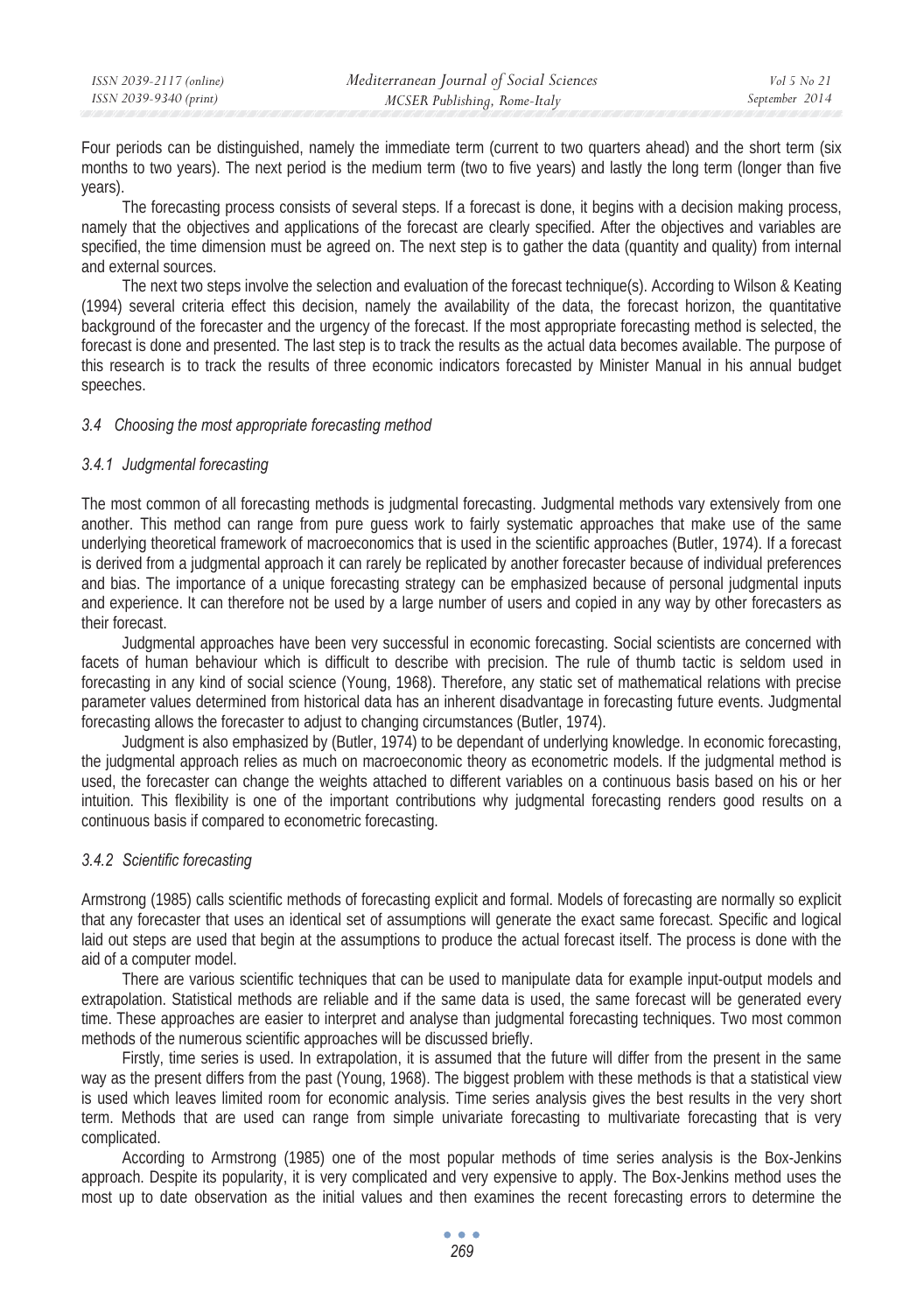| ISSN 2039-2117 (online) | Mediterranean Journal of Social Sciences | Vol 5 No 21    |
|-------------------------|------------------------------------------|----------------|
| ISSN 2039-9340 (print)  | MCSER Publishing, Rome-Italy             | September 2014 |

appropriate adjustments for future time periods. Other methods such as the naïve extrapolation and exponential smoothing techniques are much more simplistic.

Secondly, econometric models are used. Econometrics is formed from two Greek words, economy and measure. It is therefore the measurement of economic relationships. According to Koutsiyiannis (1977) it is the combination of economic theory, mathematical economics and statistics. If these three fields of study are integrated, it provides numerical values for the parameters of economic relationships amongst various parameters and it also verifies economic theories at the same time.

Econometric forecasting relies on the causal interpretation of the underlying economic model. This approach has various objectives, one of which is to forecast values of different economic parameters. According to Kennedy (1985) these models can be used to forecast the dependent variable if the related values of the independent variables are known. Econometric models can range from relatively basic approaches such as linear regression models to very complicated simultaneous-equation models.

### *3.4.3 Combined techniques*

Composite forecasting techniques are created by combining alternative forecasting methods. The objective of these approaches is to take advantage of the strengths of each different method to obtain a forecast. According to Armstrong (1998) judgment and statistical methods should be integrated in time-series forecasting. The judgment of the forecaster is useful in time-series research because the knowledge of events that occurred in the past can be incorporated. It is also useful to analyze the impact of events expected to occur in the future that have not occurred in the past. Another benefit of combining judgment and scientific approaches is that an unaided judgment approach can be biased when the forecaster reads more in the data that is warranted. Other combinations are also possible, for example the Box-Jenkins method and exponential smoothing. These composite forecasting methods tend to render smaller errors than those of individual forecasts.

#### *3.5 Forecasting accuracy*

To make accurate economic forecasts is impossible because of all the variables that are involved. South Africa is an open economy, therefore not only local economic variables and politics influence the process of forecasting, but also foreign policies and capital flows. Accuracy should not be confused with certainty (Carnot, 2005). An accurate forecast therefore simply means that the risk of error is limited.

Several factors must be taken into consideration when the accuracy of forecasts is evaluated (Zarnowitz, 1974). Firstly, a single success or failure does not prove the forecasts to be accurate or not accurate. The average performance of a forecaster has to be studied to make any proper conclusion. Secondly, the conditions and the type of economic changes that took place during the period have to be taken into account. Some conditions are more difficult to forecast than others. Thirdly, the range of the forecast undertaken has a large effect on the magnitude of the forecasting error. As the period gets longer, the probability for an error increases. Lastly, it is important to distinguish between forecasting errors and measuring errors. The fact that most data is revised frequently, points to the fact that data are subject to large errors.

Various measures can be used to compare different models or the accuracy of forecasts with each other. According to Koutsoyiannis (1977) a method can be used to compare the accuracy of forecasts, namely the predictionrealization diagram. The predicted values,  $P_i$  are plotted on the x-axis while the actual values,  $A_i$  are plotted on the y-axis. Points laying in quadrant ii and iv indicate that the directions of changes in the variable were forecasted correctly. Points in quadrant i and iii show the opposite, namely that a turning point error was made.

A 45<sup>o</sup> line with a positive slope through the origin of the graph can be introduced. This line is called the line of perfect forecast. Any point on the line shows that there is no difference between the forecasted value and the actual value. Therefore, the closer the forecasts are to this line, the more accurate is the forecast (Koutsoyiannis, 1977).

## **4. Evaluation of Minister Manuel's Forecasts**

Forecasting in the government tends to focus more on the short term. The methods used include almost all the approaches as discussed earlier. In addition to the judgmental forecasting other methods are used, for example leading indicators, surveys and trend extension cyclical patterns. The Department of National Treasury also makes use of additional sources such as research done by universities (Passer, 1974). Forecasting by National Treasury is necessary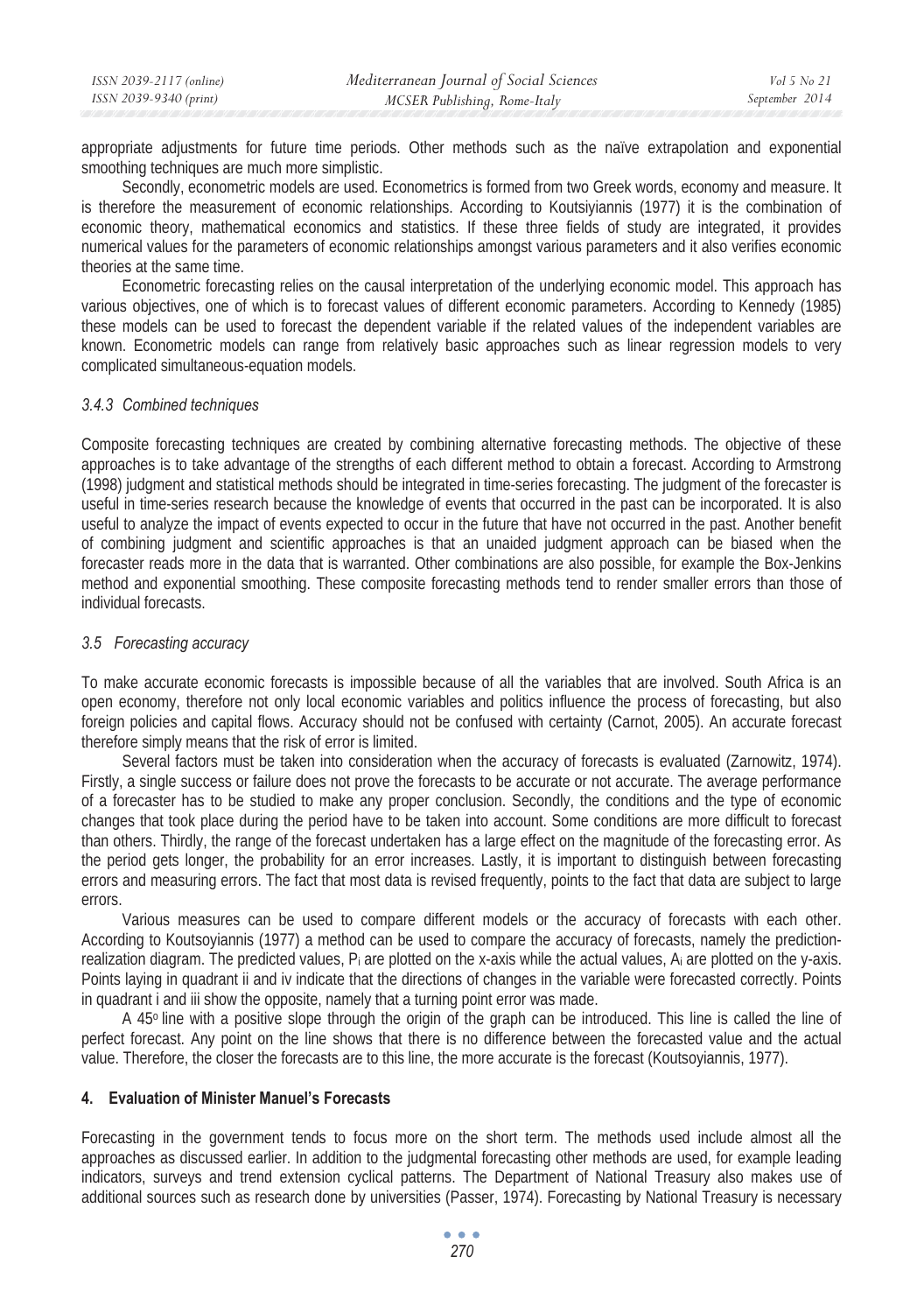and important because government has policy targets to meet and economic indicators have to be predicted to provide information regarding the possible outcome of output, revenue and debt (Dornbusch et al., 2004).

### *4.1 Economic growth*

**Table 1:** Actual versus forecasted Gross Domestic Product (GDP)

| <b>YEAR / INDICATOR</b> | <b>FORECASTED GDP</b> | <b>ACTUAL GDP</b> |
|-------------------------|-----------------------|-------------------|
| 1997                    | 2.0                   | 1.5               |
| 1998                    | 3.0                   | 0.0               |
| 1999                    | 0.9                   | 1.2               |
| 2000                    | 3.5                   | 3.1               |
| 2001                    | 3.5                   | 2.0               |
| 2002                    | 2.3                   | 3.0               |
| 2003                    | 3.3                   | 2.0               |
| 2004                    | 2.9                   | 3.5               |
| 2005                    | 4.3                   | 5.0               |
| 2006                    | 4.9                   | 5.0               |
| 2007                    | 4.8                   | 5.1               |
| 2008                    | 4.0                   | 3.1               |
| 2009                    | 1.2                   | $-1.8$            |

**Source:** SARB (1998 – 2010) & Manual (1997 – 2009)

**Figure 1:** Actual versus forecasted GDP



**Figure 2:** Prediction Realisation of GDP



All the points are laying in quadrant ii which indicates that the directions of changes in the GDP variable were forecasted correctly. The biggest error can be observed for 1998 and 2009. The SARB took firm policy measures to defend the Rand during the Asian crisis of 1998. This emerging country's crisis caused a dramatic fall in business and consumer confidence in South Africa. During 2009 South Africa experienced a recession caused by the sub-prime international financial crisis. National Treasury applied proper counter cyclical fiscal policy to mitigate the negative impact of the biggest recession since the great depression of the 1930s.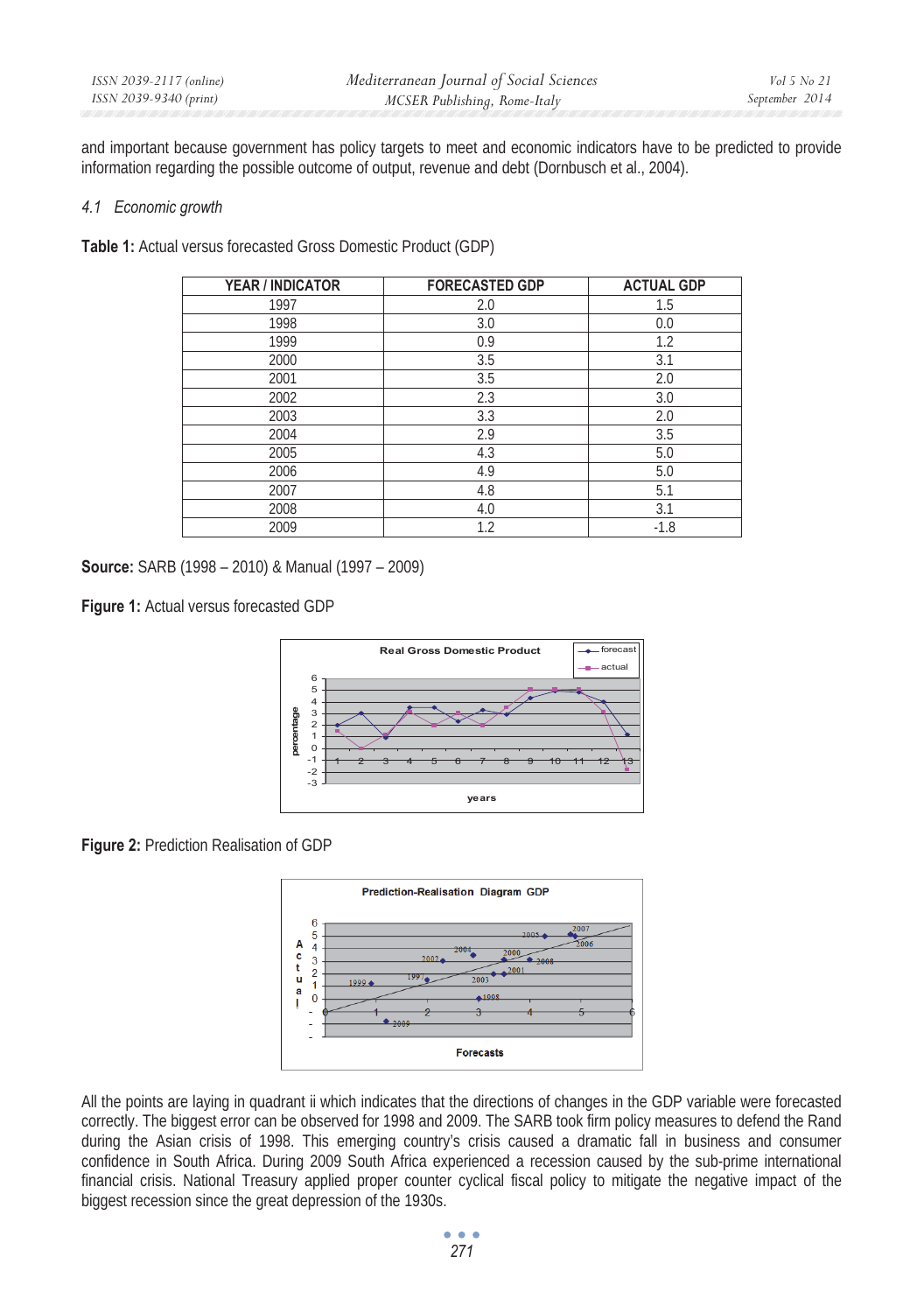## *4.2 Inflation*

**Table 2:** Actual versus forecasted Inflation

| <b>YEAR / INDICATOR</b> | <b>FORECASTED INFLATION</b> | <b>ACTUAL INFLATION</b> |
|-------------------------|-----------------------------|-------------------------|
| 1998                    | 5.5 CPI                     | 6.9                     |
| 1999                    | 6.1 CPI                     | 5.2                     |
| 2000                    | 6.8 CPIX                    | 7.8                     |
| 2001                    | 6.6 CPIX                    | 6.6                     |
| 2002                    | 6.9 CPIX                    | 9.3                     |
| 2003                    | 7.7 CPIX                    | 6.8                     |
| 2004                    | 4.8 CPIX                    | 4.3                     |
| 2005                    | 4.0 CPIX                    | 3.9                     |
| 2006                    | 4.3 CPIX                    | 4.6                     |
| 2007                    | 5.1 CPIX                    | 6.5                     |
| 2008                    | 7.1 CPIX                    | 11.5                    |
| 2009                    | 5.8 CPI                     | 7.1                     |

**Source:** SARB (1998 – 2010) & Manual (1997 – 2009)

**Figure 3:** Actual versus forecasted Inflation



**Figure 4:** Prediction Realisation of Inflation



All the points are laying in quadrant ii which indicates that the directions of changes in the inflation variable were forecasted correctly. Two errors can be observed. The forecast for 2002 was to low. The main reason for the very high inflation in 2002 was the sharp depreciation of the Rand since the last months of 2001. SARB changed their foreign exchange policy and the prices of food, transport and health all increased. The second error was for 2008 when the forecast was conservative again. The main reason for the high inflation was the big increases in the prices of commodities in the world as well as the international oil price and food. This can be attributed to the China-effect, namely the continuous strong growth experienced for a couple of years from the Far-East that created shortages of commodities and food.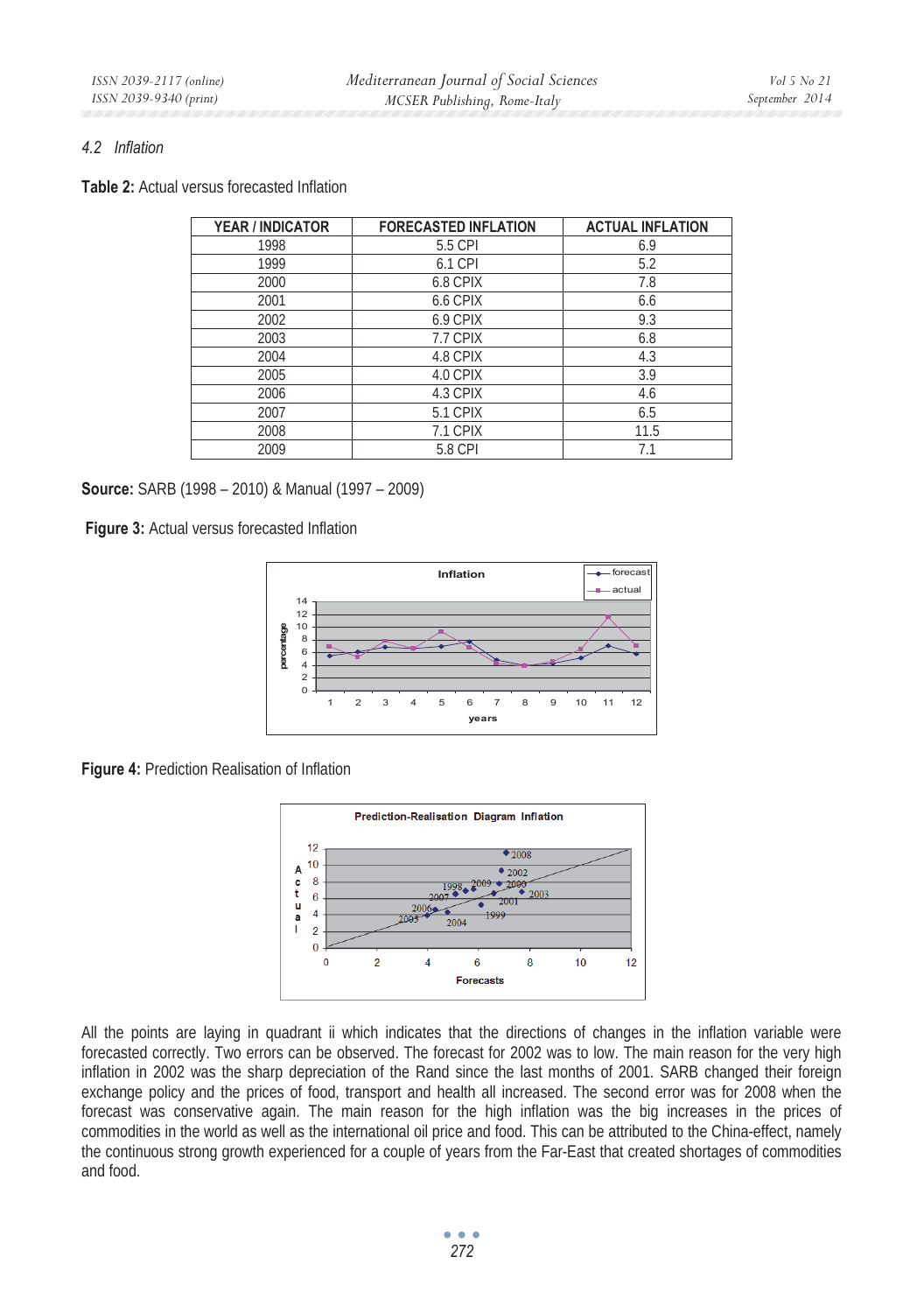## *4.3 Current account balance*

| <b>Table 3:</b> Actual versus forecasted Current account balance |  |  |  |  |
|------------------------------------------------------------------|--|--|--|--|
|------------------------------------------------------------------|--|--|--|--|

| YEAR / INDICATOR | <b>FORECASTED CURRENT ACCOUNT</b> | <b>ACTUAL CURRENT ACCOUNT</b> |
|------------------|-----------------------------------|-------------------------------|
| 1998             | $-1.5/ -2.0$                      | $-2.1$                        |
| 1999             | $-1.0$                            | $-0.4$                        |
| 2000             | $-1.0$                            | $-0.3$                        |
| 2001             | $-1.1$                            | $-0.2$                        |
| 2002             | $-0.5$                            | $+0.3$                        |
| 2003             | $-0.5$                            | $-0.8$                        |
| 2004             | $-1.3$                            | $-3.2$                        |
| 2005             | $-3.1$                            | $-4.2$                        |
| 2006             | $-4.4$                            | $-6.4$                        |
| 2007             | $-5.3$                            | $-7.3$                        |
| 2008             | $-7.3$                            | $-7.4$                        |
| 2009             | $-6.3$                            | $-4.0$                        |

#### **Source:** SARB (1998 – 2010) & Manual (1997 – 2009)

**Figure 5:** Actual versus forecasted Current account balance



**Figure 6:** Prediction Realisation of Current account balance



All the points are laying in quadrant ii except for 2002, which indicates that the directions of changes in the current account variable were forecasted almost correctly. Errors or rather conservative forecasts are observed for the years 2004 – 2007. This economic variable was the least accurate forecasted by the Department of Finance. The reason being that fiscal policy (of which the Minister of Finance is the political head) influences the growth rate of South Africa every year. Monetary policy is closely related to fiscal policy (fiscal policy set the inflation target and the Minister of Finance and governor liaise about policy on a continuous basis) and the Minister should therefore have a strong feeling for any inflation developments and appropriate policy.

The Minister of Finance however does not have that close knowledge of developments that influence the balance of payments. Lots of variables that bear an impact on the current account are influenced by foreign countries of which his control and influence are limited. It is clear from the GDP data that South Africa experienced accelerated growth rates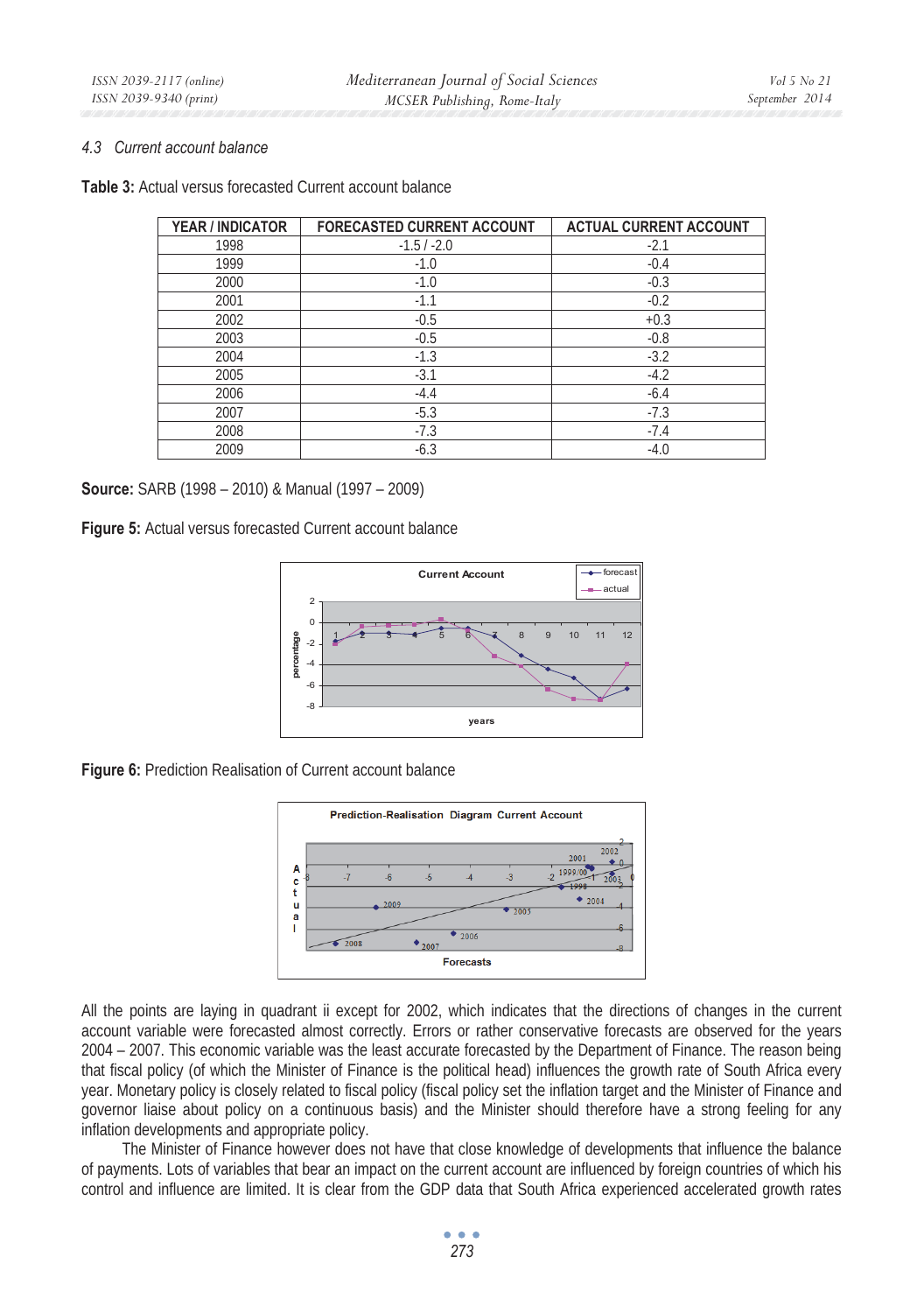| ISSN 2039-2117 (online) | Mediterranean Journal of Social Sciences | Vol 5 No 21    |
|-------------------------|------------------------------------------|----------------|
| ISSN 2039-9340 (print)  | MCSER Publishing, Rome-Italy             | September 2014 |
|                         |                                          |                |

since 2004 which indicated that the world growth accelerated as well. South Africa experienced a strong growth period on the Johannesburg Stock Exchange against the background of booming international commodity prices. The record investments on the South African stock exchange brought billions of foreign capital into South Africa which caused tremendous outflows of dividends the next year on the current account. The surge in development of the Far East also caused a tremendous impact – South African exports of raw materials increased, whilst South Africa imported more and cheaper manufactured goods than could be produced locally. His conservative forecasts for these few years were correctly adjusted in 2008. The big difference in 2009 is again because of the recession caused by the sub-prime international financial crisis.

### *4.4 Economic developments*

A brief discussion of the three indicators used in the annual forecast gives a background of the economic environment for specific years. This brief summary for each year explains why local or foreign developments influenced the three indicators in some years to increase and in some years to decrease.

#### *4.4.1 Economic developments 1997 (SARB, 1998)*

Growth: Minister Manuel tabled his first budget in 1997 and made only one forecast regarding economic indicators. The real economic activity declined in 1997, reflecting weaker growth in aggregate domestic demand. The GDP increased by more than 3% in 1996, but decreased to a positive figure of only 1,5% in 1997. This slowdown in activity occurred in the second half of 1997. The manufacturing production and real output of the commercial sector were primarily responsible for this slowdown of economic growth.

The first 'Medium Term Budget Policy Statement' was released on 2 December 1997. This policy document of Minister Manuel was an expenditure and revenue plan for the next three fiscal years. The key element of this policy document initiated a process of three-year rolling budgets. The purpose was that government departments should frame their policy proposals within their three-year budgetary allocations. These budgets should be in line to targets indicated by the Macroeconomic Strategy for Growth, Employment and Redistribution policy (GEAR).

## *4.4.2 Economic developments 1998 (SARB, 1999)*

Growth: Minister Manuel tabled his second budget in 1998 and made forecasts regarding all three economic indicators. The real economic activity slowed down mainly because of the contagion from the Asian countries. The negative affect occurred through three channels. Firstly, less investment in South Africa because of a higher risk premium towards emerging countries. Secondly, the Asian counties' currencies depreciated which made their exports more competitive. Thirdly, their imports declined because of their economic slowdown.

Inflation: the price of imported goods rose sharply in the middle quarters of the year and interest rates increased substantially which caused the cost of living to surge. Interest rates began to decrease late in the year when the international markets began to stabilize.

Current account: the deficit on the current account was financed through inflows of portfolio capital. This volatile type of capital made South Africa vulnerable to the Asian flue. Weak demand for exports in the second half of 1998 and a sharp rise in imported capital goods worsened the deficit.

## *4.4.3 Economic developments 1999 (SARB, 2000)*

Growth: the real economic activity recovered in 1999, reflecting the improvement in global economic conditions after the Asian flue of 1997 and 1998. The Asian flue impact in the international economy worsened when the Russian Federation unilaterally restructured its Rouble-denominated debt in August 1998, which prompted a number of central banks in the world to lower official interest rates to stabilize financial markets. Despite these troublesome events the South African economy began to improve. The recovery occurred since the second half especially in the agricultural sector and the tertiary sectors.

Inflation: production prices rose sharply. This increase was mainly because of the rise in the international crude oil price. The year-on-year inflation in the prices of domestically produced goods rose for example from 4,0 % in January 1999 to 6,5 % in January 2000. The year-on-year change in the prices of imported goods rose to 13,1% in January 2000 – the highest rate since February 1991 mainly influenced by the higher oil price.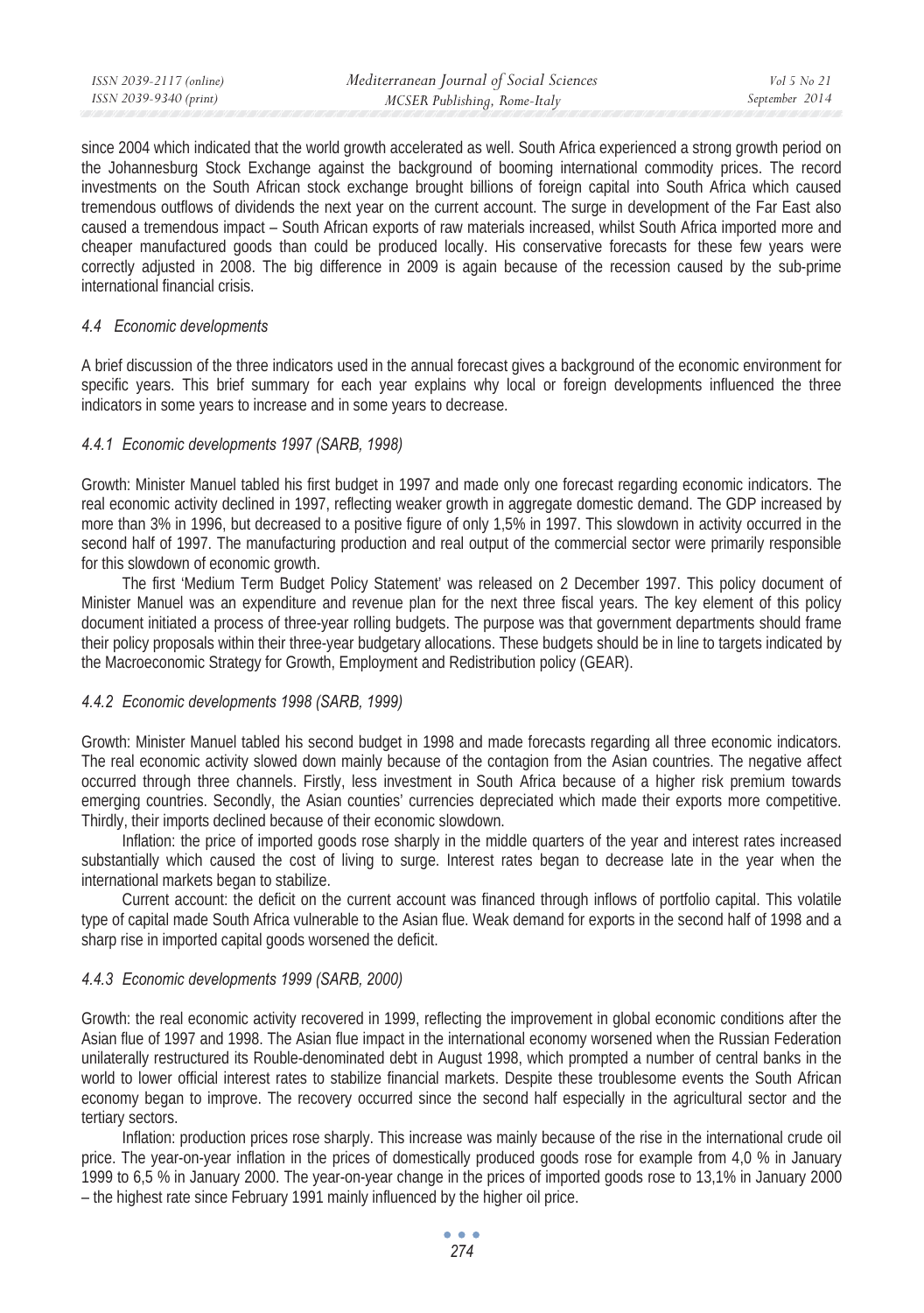| ISSN 2039-2117 (online) | Mediterranean Journal of Social Sciences | Vol 5 No 21    |
|-------------------------|------------------------------------------|----------------|
| ISSN 2039-9340 (print)  | MCSER Publishing, Rome-Italy             | September 2014 |
|                         |                                          |                |

Current account: largely because of a strong improvement in the trade balance, the deficit on the current account declined considerably from R11,6 billion in 1998 to R2,9 billion in 1999. The quarterly estimates of the balance-ofpayments figures however began to deteriorate because of the recovery in the South African economy. This was reflected in increases of the value of merchandise imports.

## *4.4.4 Economic developments 2000 (SARB, 2001)*

Growth: the real economic activity improved relative to the previous year, mainly because of an improvement in the secondary sector. Manufacturing output increased because of greater competitiveness of domestic firms following the weaker Rand exchange. Agricultural output however decreased in the last quarter of the year.

Inflation: production prices continued to rise sharply and reached 9,2% in 2000, the highest rate in five years. CPIX inflation also continued to increase in the first half of the year, but began to decrease in the second half of the year. The long established relationship between the PPI and CPI indices were broken in the second half of the year. The PPI index leading the movements of the CPI indices was challenged and could not be used any more as an early indication of potential price movements.

Current account: the current account was in deficit for almost the whole year, but improved in the fourth quarter to a surplus mainly because of a substantial increase in merchandise exports. Various sectors benefited from this increased demand of exports, mainly the mining and manufacturing sectors

## *4.4.5 Economic developments 2001 (SARB, 2002)*

Growth: the real economic activity was influenced by the deterioration of the global economy. The terrorist attacks on America caused a chain reaction of economic events across the global economy. These attacks pushed America into a recession and dragged economic activity down on a global basis because of weaker demand.

Inflation: the Rand depreciated substantially in the latter part of the year because of policy changes at SARB. The inflation indices declined in the first half of the year, but increased substantially in the latter part of the year because of the massive depreciation of the Rand.

Current account: the value of merchandise exports increased by 20,3% for the year, whilst the value of imports increased by 16% for the same time. The deficit on the current account was fairly unchanged relative to the previous year, but the financial account changed into a deficit for the fourth quarter because exporters accumulated offshore assets to profit from the depreciation of the Rand. These activities worsened the depreciation of the Rand and thus the negative impact on inflation for times to come.

## *4.4.6 Economic developments 2002 (SARB, 2003)*

Growth: the real economic activity performed impressively as reflected in the duration of the upward movement of the business cycle. This expansion to date was the fourth longest on record since the Post World War II period which began in September 1999 and was in progress for 40 months. The pace of growth began to slow in the second half of 2002 due to declining activities in the secondary sectors and the primary sectors of the economy.

Inflation: production price inflation increased strongly following the depreciation of the exchange rate of the Rand. Food prices and energy costs also pushed prices higher. Consumer inflation accelerated sharply in 2002, mainly because of the sharp depreciation of Rand. The exchange value of the Rand recovered appreciably in 2002 from the setbacks suffered in 2001 and this appreciation helped to reduce the cost of imported goods during the year.

Current account: the improvement in the current-account balance in 2002 occurred mainly in the first half of the year. Merchandise exports and net gold exports rose sharply, but these exports leveled off in the second half of 2002 because of weaker international demand for domestically produced goods. Merchandise imports began to increase in the second half of the year because of an increase in gross domestic expenditure.

## *4.4.7 Economic developments 2003 (SARB, 2004)*

Growth: the real economic activity improved in the third and fourth quarters of 2003. This improvement was against the background of the world economic recovery that gained momentum in the second half of 2003. This recovery could mainly be contributed to the improvement in the agricultural and manufacturing sectors.

Inflation: the rand continued to appreciate substantially. This appreciation was also supported by lower food and a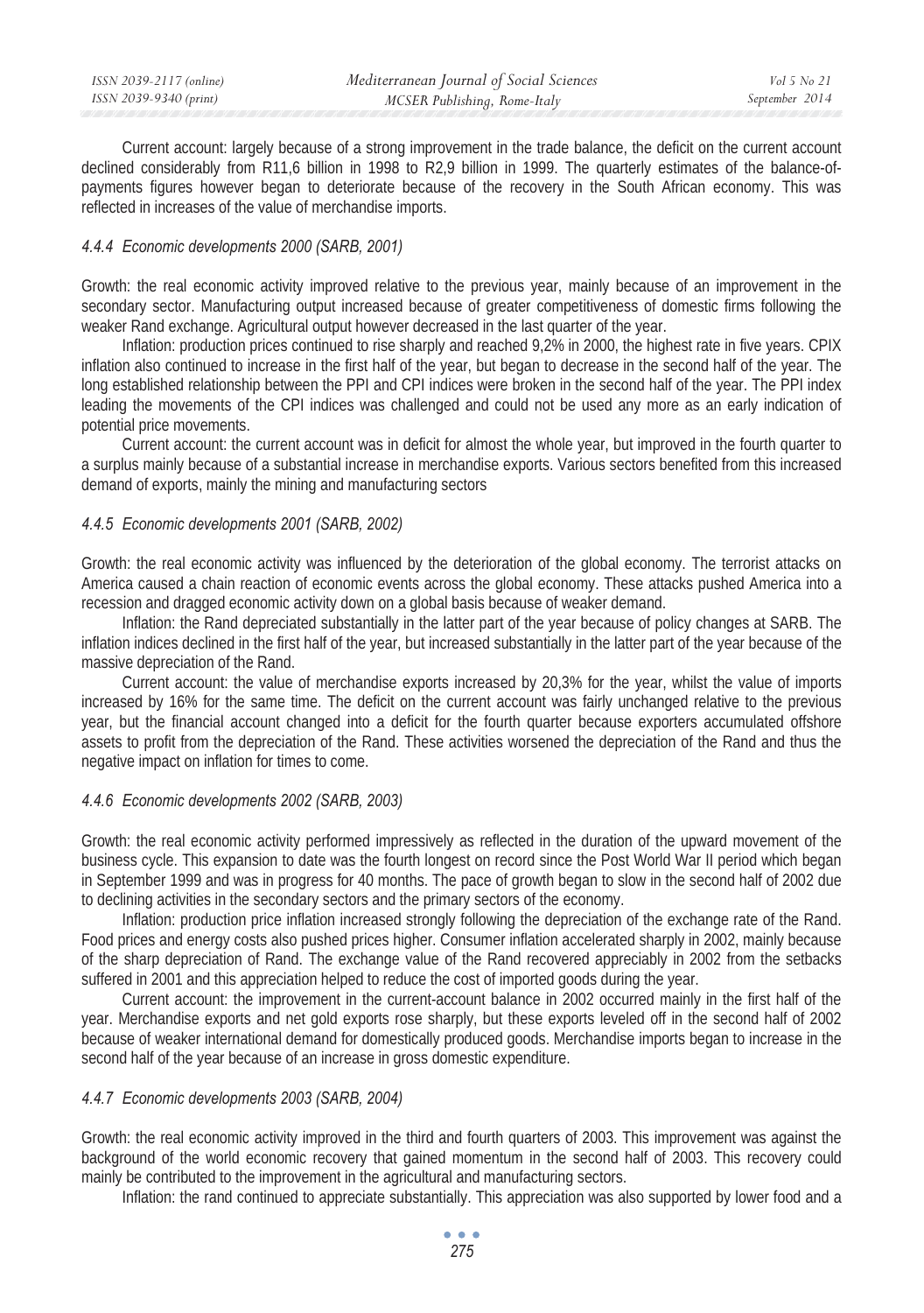| ISSN 2039-2117 (online) | Mediterranean Journal of Social Sciences | Vol 5 No 21    |
|-------------------------|------------------------------------------|----------------|
| ISSN 2039-9340 (print)  | MCSER Publishing, Rome-Italy             | September 2014 |

lower oil price. The cost of domestically produced goods declined to 3,9% from 13,5% in 2002, whilst the cost of imported goods declined to minus 4,2% from and increase of 15,5% in 2002.

Current account: the current account surplus of the previous year turned into a deficit in 2003. The improvement of the global economic environment should have benefited South African exports, but the continuous appreciation of the Rand diluted our export values. The increase in the quantities of imported goods, because of an increase in domestic expenditure, also contributed to the growing deficit. The trade balance declined substantially in the fourth quarter because of these developments.

#### *4.4.8 Economic developments 2004 (SARB, 2005)*

Growth: real economic activity improved in 2004, mainly because of an increase in real domestic final demand. The improved growth was mostly evident in the two middle quarters of 2004. The weaker growth in the fourth quarter was mainly because of a slowdown in the mining and manufacturing sectors.

Inflation: the external value of the Rand continued to appreciate, interest rates declined and a decrease in international food prizes were the main factors that caused a decline in inflation. The appreciation of the Rand continued to influence the prizes of imported goods positively.

Current account: against the background of an improved performance in economic activity, South Africa's trade balance with the rest of the world began to deteriorate. The deficit on the current account widened accordingly to more than the international norm of -3%. The strengthening of the exchange rate as well as strong domestic demand caused the physical quantity of imported goods to rise and the deficit rose strongly in the fourth quarter.

#### *4.4.9 Economic developments 2005 (SARB, 2006)*

Growth: real economic activity improved in 2005 to 5%, the highest since 1984. The economic growth lost some momentum in the second half of 2005, mainly because of a decline in the primary sector and slower growth in the secondary sector. Aggregate real gross domestic expenditure increased by 6% in 2005 relative to 7,5% the previous year.

Inflation: for 2005 CPIX inflation remained mostly below the midpoint of the inflation target range of 3% - 6%. The appreciation of the rand in the second half of the year as well as relatively small increases in food prices, helped to contain inflation. The year-on-year PPI inflation of domestically produced goods increased steeply in the second half of the year.

Current account: the global economy continued to expand briskly. The sustained high international oil price (reaching US\$70 per barrel at end of August) and global current account imbalances were increased risk factors for sustained growth at high real rates. Most countries in the world began to apply restrictive monetary policies since mid-2005. Imports and exports began to decline in the last quarter. South African export volumes for the year however increased by 8,5% consistent with the strength of the global economy.

#### *4.4.10Economic developments 2006 (SARB, 2007)*

Growth: the real economic activity continued to be healthy 2006. The growth of the mining sector accelerated because of a strong increase by platinum and diamond mining. Platinum mining benefited from strong demand in the jewelry and industrial sectors. The sustained increases in value added by the manufacturing sector reflected a continued high level of business confidence and strong domestic demand. Production capacity in manufacturing recorded a record high of 86,6% in the final quarter of 2006.

Inflation: CPIX inflation accelerated considerably during the middle quarters of 2006. This increase was due to accelerating food prices at agricultural and manufactured levels, rising service prices and also an increase in the international oil price. The CPIX inflation broke out of the 3% – 6% target range for the first time since the beginning of 2003.

Current account: the South African economy experienced an upward phase of the business cycle since 1999 and the gross domestic expenditure has consistently exceeded national disposable income since 2003. This healthy domestic demand and the simultaneous strong demand for crude oil and capital equipment resulted in a substantial increase in the current account deficit.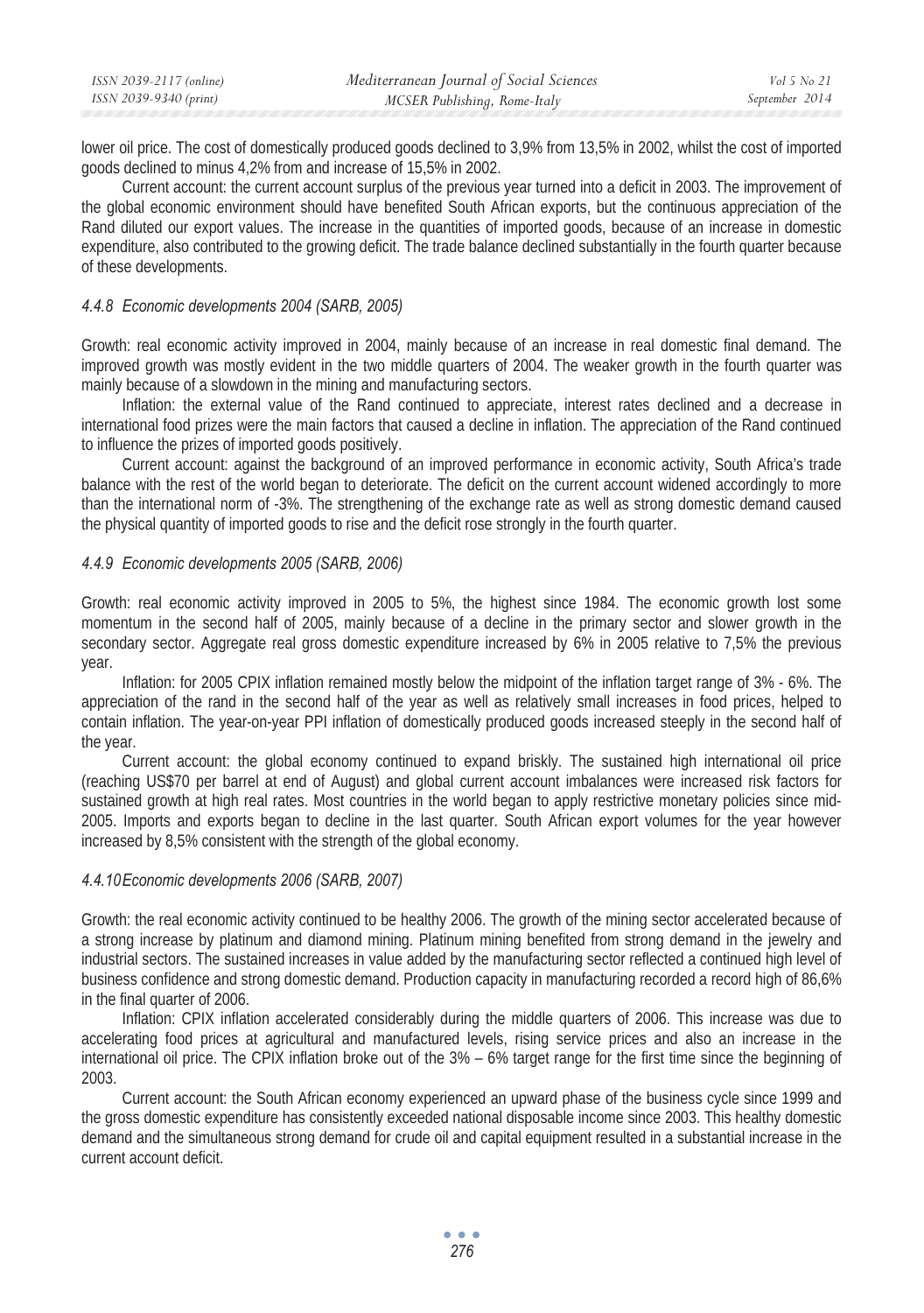## *4.4.11Economic developments 2007 (SARB, 2008)*

Growth: real economic activity continued to expand. Growth accelerated in the secondary sector, while growth in the primary and tertiary sectors declined. Growth in the trade sector declined substantially relative to the previous year. Higher interest rates and the introduction of the National Credit Act in July reduced consumer demand and reduced activities in the retail sector since the second half of 2007.

Inflation: CPIX inflation increased substantially resulting from higher food prices and a steep increase in the international oil price. Driven by higher prices of domestically produced goods, year-on-year PPI inflation doubled from 2005 to 2006 and continued to accelerate to reach double-digit rates in 2007.

Current account: global economic growth decreased significantly since the fourth quarter of 2007 mainly because of turbulence in international financial markets. The deficit on the current account continued to increase to a new record of R158billion in the third quarter or -8,1% of GDP well above the international norm of -3%. Despite strong growth in fixed capital expenditure in South Africa, the trade deficit declined substantially in the last quarter relative to the third quarter. Exports increased substantially in the last quarter mainly due to capacity building in the Chinese economy which more than offset the increased imports of South Africa during 2007.

## *4.4.12Economic developments 2008 (SARB, 2009)*

Growth: real economic activity declined mainly because of the deterioration in the global economy. Relative stable growth was recorded in the primary sector, but a significant slowdown was recorded in the secondary and tertiary sectors. The economic activity was also hampered in the first quarter because of the Eskom electricity crisis.

Inflation: CPIX inflation continued to increase to a peak of 13,6% in August. PPI inflation also continued to increase and reached a peak of 19,1% in August. This was due to tremendous increases in the prices of commodities, products of petroleum and coal, manufactured food as well as chemical products. The scenario changed completely in the second half of the year when the world experienced a recession and commodity prices tumbled.

Current account: South Africa's balance of payments was strongly influenced by the deterioration in the world economy since the second half of 2008. The volume of exports contracted tremendously in the second half of the year, whilst the imported values contracted because of a substantial decline in the international oil price and a decline in domestic demand for imported manufactured goods.

# *4.4.13Economic developments 2009 (SARB, 2010)*

Growth: Minister Manual tabled his last budget in 2009 and continued to make forecasts regarding all three economic indicators. Early indications for the first half of the year was that the growth rate declined -7,4% in the first quarter and - 2,8% in the second quarter. South Africa moved in the first half of the year into a recession, the first time since 1992. The sharp decline in real economic activity occurred because of a severe contraction in global activities and a consequent decline of our merchandise exports. The growth rate improved in the second half of the year, but the growth rate for the year was -1,8%.

Inflation: in February the Department of Statistics launched a new consumer inflation index and the inflation rate declined for statistical reasons. Domestic producer and consumer price inflation began to decrease since the spring of 2008 in step with global price developments. Administered prices continued to prevent a substantial decrease in prices in 2009. Headline inflation that remained for 30 months above the target range, declined since October to within the target range.

Current account: the continued deterioration of global economic activities caused a contraction in trade volumes and negative current account balances of almost all emerging countries. The volume of merchandise exports declined, but the relatively low level of international crude oil prices and the appreciation of the Rand, continued to weigh down the negative effects experienced regarding declining exports up to the winter period of the year.

# **5. Conclusion**

This research critically analysed the forecasting accuracy of Minister Manuel for the period whilst he was Minister of National Treasury. Three macroeconomic indicators were analysed, namely economic growth, inflation and the balance of payments. The forecasting process was discussed to explain the complex nature and the different methods that are available for forecasters. Although various models are available, it is a fact that a hundred percent accurate forecast is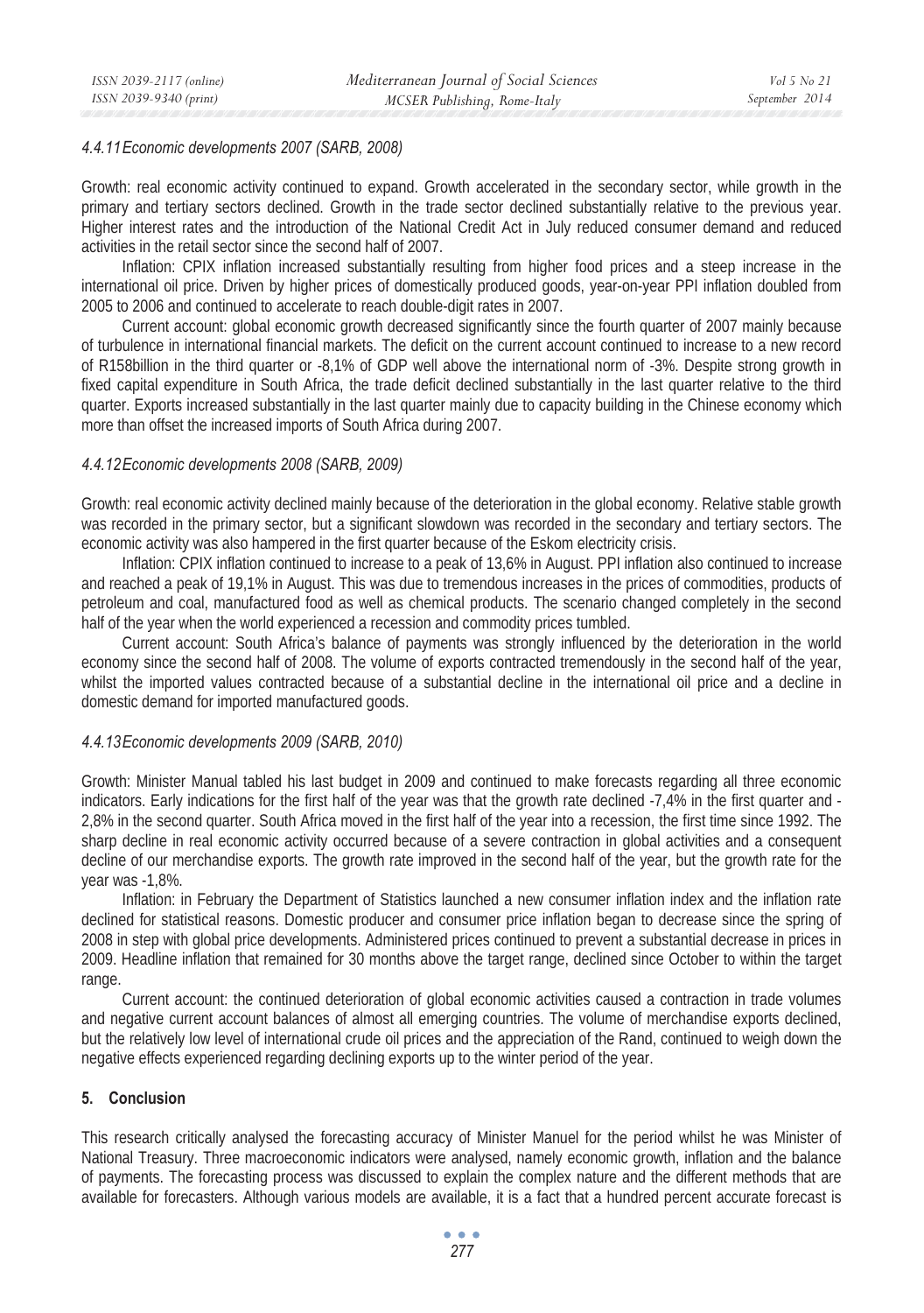the exception rather than the rule.

In conclusion, to say that a forecasted value is accurate does not mean the forecasted value is exactly equal to the realized figure. The annual prediction of the Minister was compared to the first available data from SARB and the Department of Statistics. Forecasters in South Africa have no option but to use the data available to them when they make their forecasts. It is a lost case to wait for final statistics because the data in South Africa are revised on a regular basis which can be released more than a year later.

The forecasts for economic growth were very good. The most conservative forecast can be observed for 1998 and 2009. Firm policy measures to defend the Rand during the Asian crisis caused a decline in the actual growth rate. National Treasury applied proper counter cyclical fiscal policy in 2008 and 2009 to mitigate the negative impact of the biggest recession since the great depression of the 1930s.

The forecasts for inflation were also very good. Two conservative forecasts can be observed for 2002 and 2008. The main reason for the very high inflation in 2002 was the sharp depreciation of the Rand since the last months of 2001. The main reason for the high inflation in 2008 was the big increases in the prices of commodities in the world as well as the international oil price and food, mainly because of the Far East effect.

The forecasts for the current account balance were the least accurate. Conservative forecasts can be observed for the years 2004 – 2007. The directions of changes in the current account variable were however correct except for 2002.

This research confirms that the previous Minister of Finance's forecasts were relative accurate. It is only in years that an international crisis occurred that his forecasted values deviated the most relative to the actual values. Although the Minister was wrong regarding the actual values, his direction of changes was correct.

## **6. Addendum**

All parties interested in economic events that do not have the time, skills or money to do their own forecasting, can rely on the judgment of the team of economists at the Department of National Treasury. The forecast results of the new Minister of Finance that succeeded Minister Manuel are indicated in Table 6.1 and should also be analyzed with a degree of confidence regarding accuracy and reliability.

|      | <b>GDP</b> |        | <b>Inflation</b> |        | <b>Current Account</b> |        |
|------|------------|--------|------------------|--------|------------------------|--------|
|      | Forecast   | Actual | Forecast         | Actual | Forecast               | Actual |
| 2010 | د. ے       |        | 5.8              | ฯ. ა   | $-4.9$                 | -2.8   |
| 2011 | 3.4        |        |                  |        |                        | $-3.3$ |
| 2012 | ے          |        | O.Z              | O.C    | ن.4-                   | -0.ა   |
| 2013 | ،          |        | 0.U              | ◡.     | ے .0-                  | -0.C   |

**Table 6.1:** Actual versus forecasted GDP, Inflation and Current Account

## **Source:** SARB (2014)

## **References**

Armstrong, J. S. (1985). *Long-range forecasting: From crystal ball to computer.* (2nd ed.). New York: John Wiley & Sons.

- Armstrong, J. S., & Collopy, F. (1998). *Integration of statistical methods and judgment for time series forecasting: principles from empirical research.* New York: Wiley.
- Black, P., Hartzenberg, T., & Standish, B. (1997). *Economics, Principles and Practice.* (2nd ed.). London: Financial Times Management.

Burda, M., & Wyplosz, C. (2009). *Macroeeconomics, A European Text.* (5th ed.). New York: Oxford University Press Inc.

- Butler, W. F., & Kavesh, R. A. (1974). Judgmental forecasting of the gross national product. In W. F. Butler, R. A. Kavesh, & R. B. Platt (Eds.), *Methods and techniques of business forecasting.* New Jersey: Prentice Hall.
- Carnot, N., Koen, V., & Bruno, T. (2005). *Economic Forecasting.* New York: Palgrave Macmillan.

Clements, M. P., & Hendry, D. F. (2002). A companion to economic forecasting. Massachusetts: Blackwell Publishers.

Dornbusch, R., & Fisher, S. (1987). *Macroeconomics.* Johannesburg: Lexicon.

Dornbusch, R., Fisher, S., & Startz, R. (2004). *Macroeconomics.* (3rd ed.). New York: McGraw-Hill.

Fourie, F. C., & Burger, P. (2010) *How to think and reason in Macroeconomics.* (3rd ed.). Claremont: Juta & Co.

Gordhan, P, J. (2010), National budget review of 2010. [Online] Available: http://www.treasury.gov.za/documents/nationalbudget/ nationalbudgetreview/economicpolicy& outlook/2010 (November 30, 2013)

Gordhan, P, J. (2011), National budget review of 2011. [Online] Available: http://www.treasury.gov.za/documents/nationalbudget/ nationalbudgetreview/economicpolicy& outlook/2011 (November 30, 2013)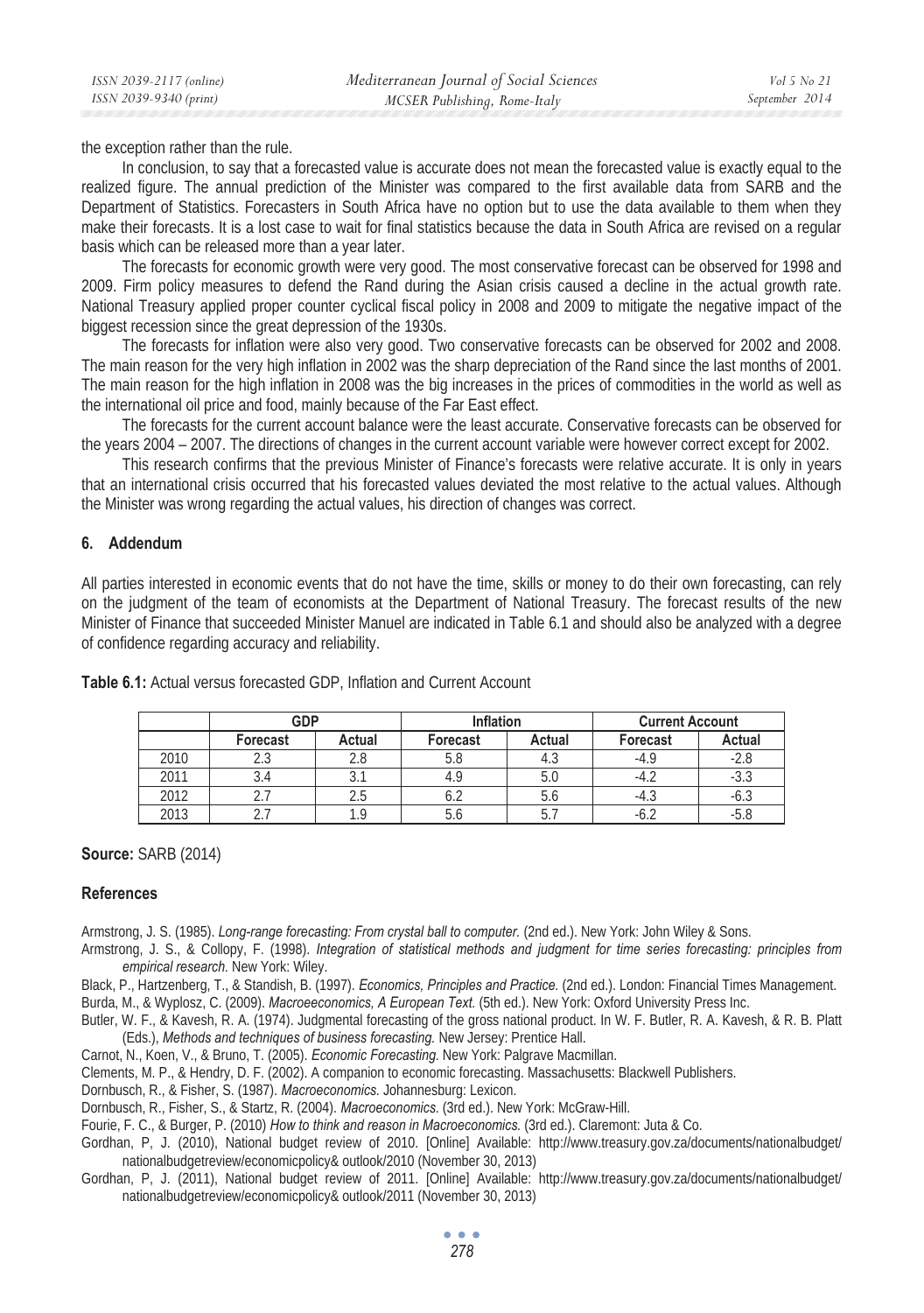Gordhan, P, J. (2012), National budget review of 2012. [Online] Available: http://www.treasury.gov.za/documents/nationalbudget/ nationalbudgetreview/economicpolicy& outlook/2012 (November 30, 2013)

Gordhan, P, J. (2013), National budget review of 2013. [Online] Available: http://www.treasury.gov.za/documents/nationalbudget/ nationalbudgetreview/economicpolicy& outlook/2013 (November 30, 2013)

Green, P. (2008). *Choice, not Fate: The Life and Times of Trevor Manual.* Johannesburg: Penguin Group.

Janse Van Rensburg, J., McConnell, C., & Brue, S. *Economics, Southern African Edition.* London: McGraw-Hill.

Kennedy, P. (1985). *A guide to econometrics.* Oxford: Basil Blackwell.

Koutsiyiannis, A. (1977). *Theory of econometrics*. (2nd ed.). New Jersey: Barnes & Noble Books.

Lanchester, G. A., & Lomas, R. A. (1985). *Forecasting for sales and materials management*. Houndmills: Macmillan Publishers.

Levenbach, H., & Cleary, J. P. (1984). *The modern forecaster: the forecasting process through data analysis.* California: Lifetime learning publications.

Manuel, T, A. (1997), National budget review of 1997. [Online] Available: http://www.treasury.gov.za/documents/nationalbudget/ nationalbudgetreview/economicpolicy& outlook/1997 (November 15, 2013)

Manuel, T, A. (1998), National budget review of 1998. [Online] Available: http://www.treasury.gov.za/documents/nationalbudget /nationalbudgetreview/economicpolicy& outlook/1998 (November 15, 2013)

Manuel, T, A. (1999), National budget review of 1999. [Online] Available: http://www.treasury.gov.za/documents/nationalbudget/ nationalbudgetreview/economicpolicy& outlook/1999 (November 15, 2013)

Manuel, T, A. (2000), National budget review of 2000. [Online] Available: http://www.treasury.gov.za/documents/nationalbudget/ nationalbudgetreview/economicpolicy& outlook/2000 (November 15, 2013)

Manuel, T, A. (2001), National budget review of 2001. [Online] Available: http://www.treasury.gov.za/documents/nationalbudget/ nationalbudgetreview/economicpolicy& outlook/2001 (November 20, 2013)

Manuel, T, A. (2002), National budget review of 2002. [Online] Available: http://www.treasury.gov.za/documents/nationalbudget/ nationalbudgetreview/economicpolicy& outlook/2002 (November 20, 2013)

Manuel, T, A. (2003), National budget review of 2003. [Online] Available: http://www.treasury.gov.za/documents/nationalbudget/ nationalbudgetreview/economicpolicy& outlook/2003 (November 20, 2013)

Manuel, T, A. (2004), National budget review of 2004. [Online] Available: http://www.treasury.gov.za/documents/nationalbudget/ nationalbudgetreview/economicpolicy& outlook/2004 (November 20, 2013)

Manuel, T, A. (2005), National budget review of 2005. [Online] Available: http://www.treasury.gov.za/documents/nationalbudget/ nationalbudgetreview/economicpolicy& outlook/2005 (November 25, 2013)

Manuel, T, A. (2006), National budget review of 2006. [Online] Available: http://www.treasury.gov.za/documents/nationalbudget/ nationalbudgetreview/economicpolicy& outlook/2006 (November 25, 2013)

Manuel, T, A. (2007). National budget review of 2007. [Online] Available: http://www.treasury.gov.za/documents/nationalbudget/ nationalbudgetreview/economicpolicy& outlook/2007 (November 25, 2013)

Manuel, T, A. (2008), National budget review of 2008. [Online] Available: http://www.treasury.gov.za/documents/nationalbudget/ nationalbudgetreview/economicpolicy& outlook/2008 (November 25, 2013)

Manuel, T, A. (2009), National budget review of 2009. [Online] Available: http://www.treasury.gov.za/documents/nationalbudget/ nationalbudgetreview/economicpolicy& outlook/2009 (November 25, 2013)

Mohr, P. (2000). *Economic indicators.* (Revised ed.). Pretoria: Unisa.

Mohr, P., & Fourie, L. (2008). *Economics for South African students.* (4th ed.). Paarl: Van Schaik Publishers.

Passer, H. C., & Fielder, E. R. (1974). Econometric forecasting in government. In W. F. Butler, R. A. Kavesh, & R. B. Platt (Eds.), *Methods and techniques of business forecasting.* New York: Prentics Hall.

Smit, P. C., Dams, D.J., Mostert, J. W., Oosthuizen, A.G., Van der Vyfer, T. C., & Van Gass, W. (1997). *Economics, a South African Perspective*. Cape Town: Juta & Co.

South African Reserve Bank (1998). Research Department. Quarterly Bulletin, March. Pretoria. South African Reserve Bank (1999). Research Department. Quarterly Bulletin, March. Pretoria. South African Reserve Bank (2000). Research Department. Quarterly Bulletin, March. Pretoria. South African Reserve Bank (2001). Research Department. Quarterly Bulletin, March. Pretoria. South African Reserve Bank (2002). Research Department. Quarterly Bulletin, March. Pretoria. South African Reserve Bank (2003). Research Department. Quarterly Bulletin, March. Pretoria. South African Reserve Bank (2004). Research Department. Quarterly Bulletin, March. Pretoria. South African Reserve Bank (2005). Research Department. Quarterly Bulletin, March. Pretoria. South African Reserve Bank (2006). Research Department. Quarterly Bulletin, March. Pretoria. South African Reserve Bank (2007). Research Department. Quarterly Bulletin, March. Pretoria. South African Reserve Bank (2008). Research Department. Quarterly Bulletin, March. Pretoria. South African Reserve Bank (2009). Research Department. Quarterly Bulletin, March. Pretoria. South African Reserve Bank (2010). Research Department. Quarterly Bulletin, March. Pretoria. South African Reserve Bank (2013). Research Department. Quarterly Bulletin, March. Pretoria. Wilson, J. H., & Keating, B. (1994). *Business forecasting.* (2nd ed.). Boston: Mcgraw Hill. Wright, W., & Goodwin, P. (1986). *Forecasting with Judgment*. Chichester: Wiley & Sons. Young, M. (1968). *Forecasting and the social science.* London: Heinemann.